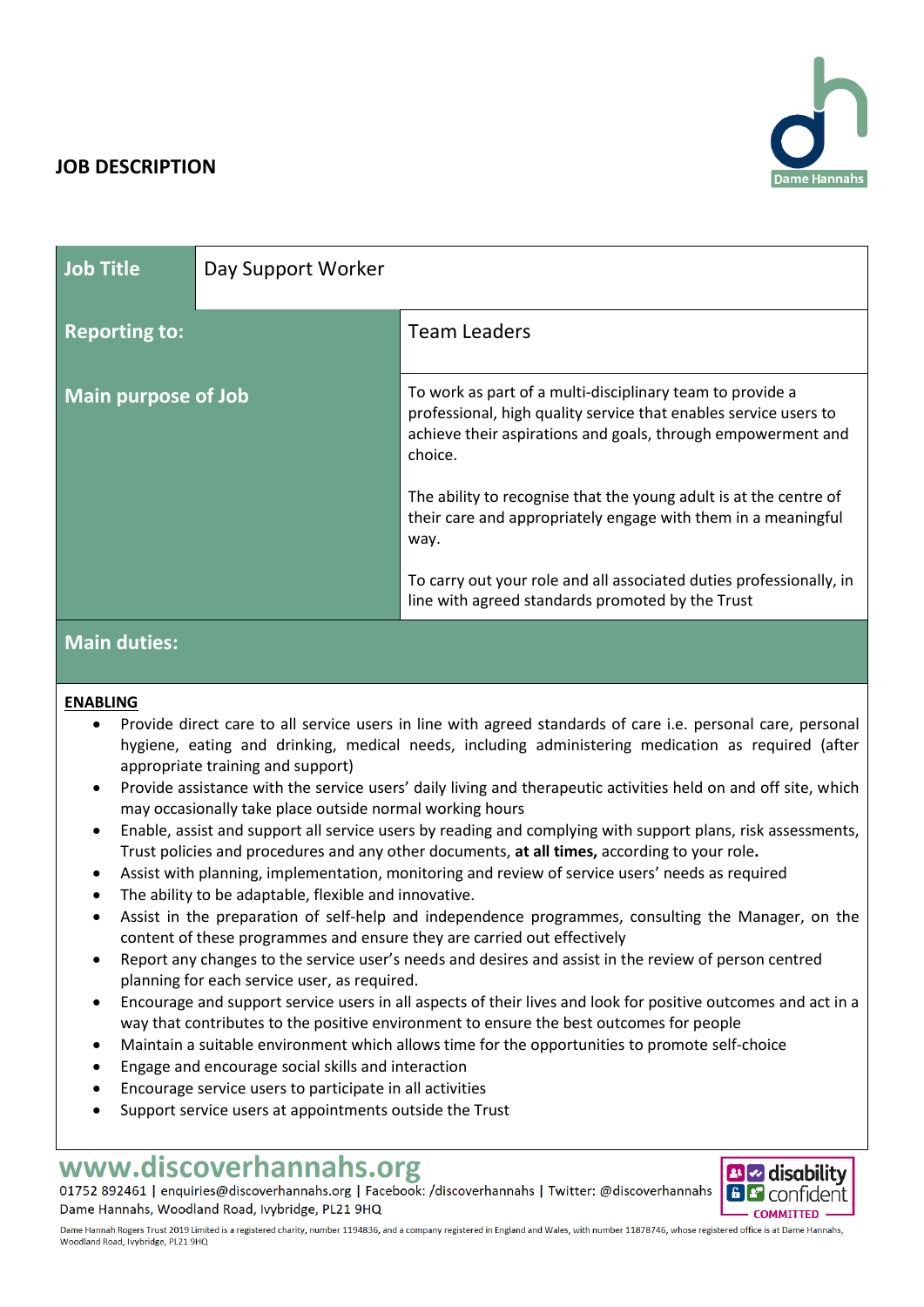- To ensure the general cleanliness and tidiness of the service user's home; to include household tasks and laundry as required
- To support each young adult in a person centred way, as directed by the persons support plan and as agreed by your line manager
- To ensure that you promote and contribute to a healthy, positive and professional working environment for the benefit of all young adults and colleagues.

# **General Duties**

# **VALUES**

- To act as a positive and professional ambassador in order to support the Trust's mission and profile
- Facilitate good practice in others by acting as a role model at all times
- Respect and value all students and staff within the Trust

# **SAFEGUARDING**

- To adhere to and follow adult protection policies and procedures, in order to promote the safety of all service users at all times.
- Understand your responsibility in reporting any unacceptable behaviour/ safeguarding issues involving staff in a confidential, timely manner and complying with policies and procedures as required.
- Follow all policies and procedures of the Trust relating to your employment at all times
- To keep up to date and comply with relevant legislation and good practice

# **HEALTH AND SAFETY**

Employees must comply with the provisions of 'The Health and Safety at Work Act 1974' and must take reasonable care for the health and safety of themselves and of other persons who may be affected by their acts or omissions whilst at work. Employees are also required to co-operate with their employer to enable them to perform or comply with any statutory provisions. The Trust's efforts to promote a safe and healthy working environment can only succeed with the full co-operation of its employees.

- Ensure the safety of everyone on site and staff at all times
- Identify potential risk and assist in carrying out risk assessments as required
- Be proactive in taking action to report and rectify faults
- Ensure Health and Safety documentation is completed e.g. accident and incident forms, within time stated in Trust policy and/or legislation

### **EQUALITY AND DIVERSITY**

The Trust has an Equality and Diversity Policy and it is the responsibility of all staff to comply with this.

### **CONFIDENTIALITY**

The post holder must maintain appropriate levels of confidentiality at all times about adults with disabilities, staff and other Trust business at all times.

The work is of a confidential nature and information gained must not be communicated to other persons except in the recognised course of duty. The post holder must meet the requirements of the Data Protection Act and comply with the Trusts policies and procedures around confidentiality.